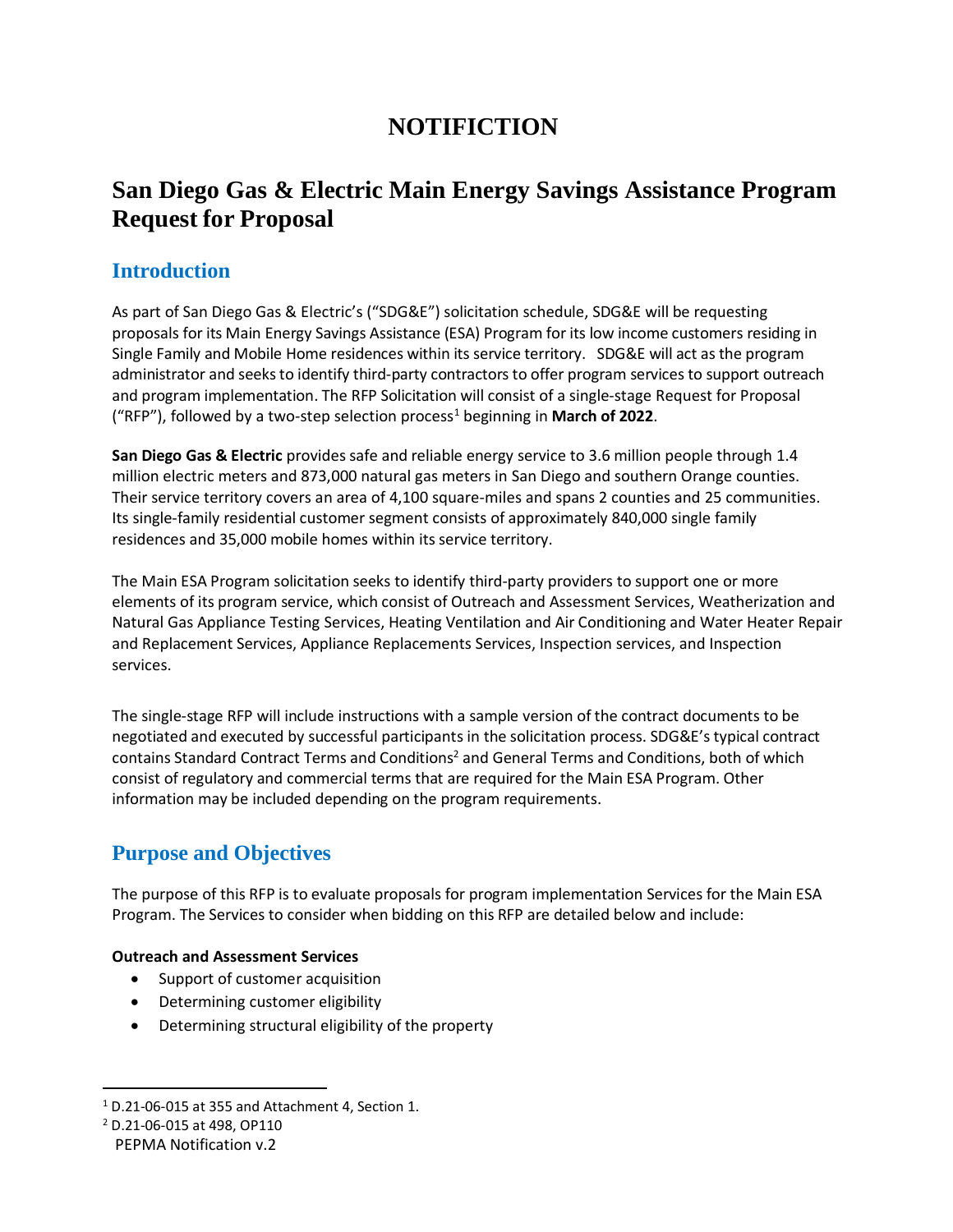- Customer enrollment, including collecting eligibility documentation
- Delivery of Energy Education
- Providing information on additional programs and services avaible to customers
- Installing certain "easy-to-install" measures
- Determining/Assessing for eligibility of additional measure installation
- Providing customer enrollment and follow-up support (customer call center)

#### **Weatherization Services**

- Installation of measures that impact the structure of the home, such as:
	- $\circ$  General envelope repairs including interior and exterior wall repair and window repair
	- o Minor Home Repairs to mitigate catastrophic envelop leakage
	- o Repairs to support the installation of attic insulation
	- o Repairs to install water heating measures
	- o Repairs to mitigate natural gas appliance fails
- Installation of Smart Communication Thermostats
- Installation of domestic hot water measures (shower heads, tub spouts, thermostatic shower valves)
- Installation of interior lighting
- Installation of attic insulation

#### **Natural Gas Appliance Testing (NGAT) Services –**

Safety service provided after the installation of weatherization measures. Natural gas appliance contractor ensures the appliances are properly functioning, fixes minor repairs of fittings and recommend major repairs or replacements to HVAC and water heater contractors. This service should be performed by NGAT training professionals and offered during the weatherization visit.

#### **Appliance Replacements Services**

Installation of new appliances and removal and recycling of old appliance. Appliances include energy efficient refrigerators, washers and dryers

#### **Heating Ventilation and Air Conditioning and Water Heater Replacement Services**

Repair and replacement of heating units, replacement of room air conditioners, repair and replacement of non-functioning water heaters and replacement of electric water heaters for heat pump water heaters.

#### **Inspections Services:**

Inspection of the installation of program measures, which can include:

- 1) Mandatory inspections of attic insulation and furnace repair and replacements
- 2) Random inspection of programs services and measures installed

Contractors providing inspection services cannot inspect their own work.

### **PowerAdvocate Registration**

PEPMA Notification v.2 **SDG&E will manage this event through Power Advocate's sourcing platform. Interested bidders will need to register in Power Advocate to access all future communications and, upon its release, the RFP**